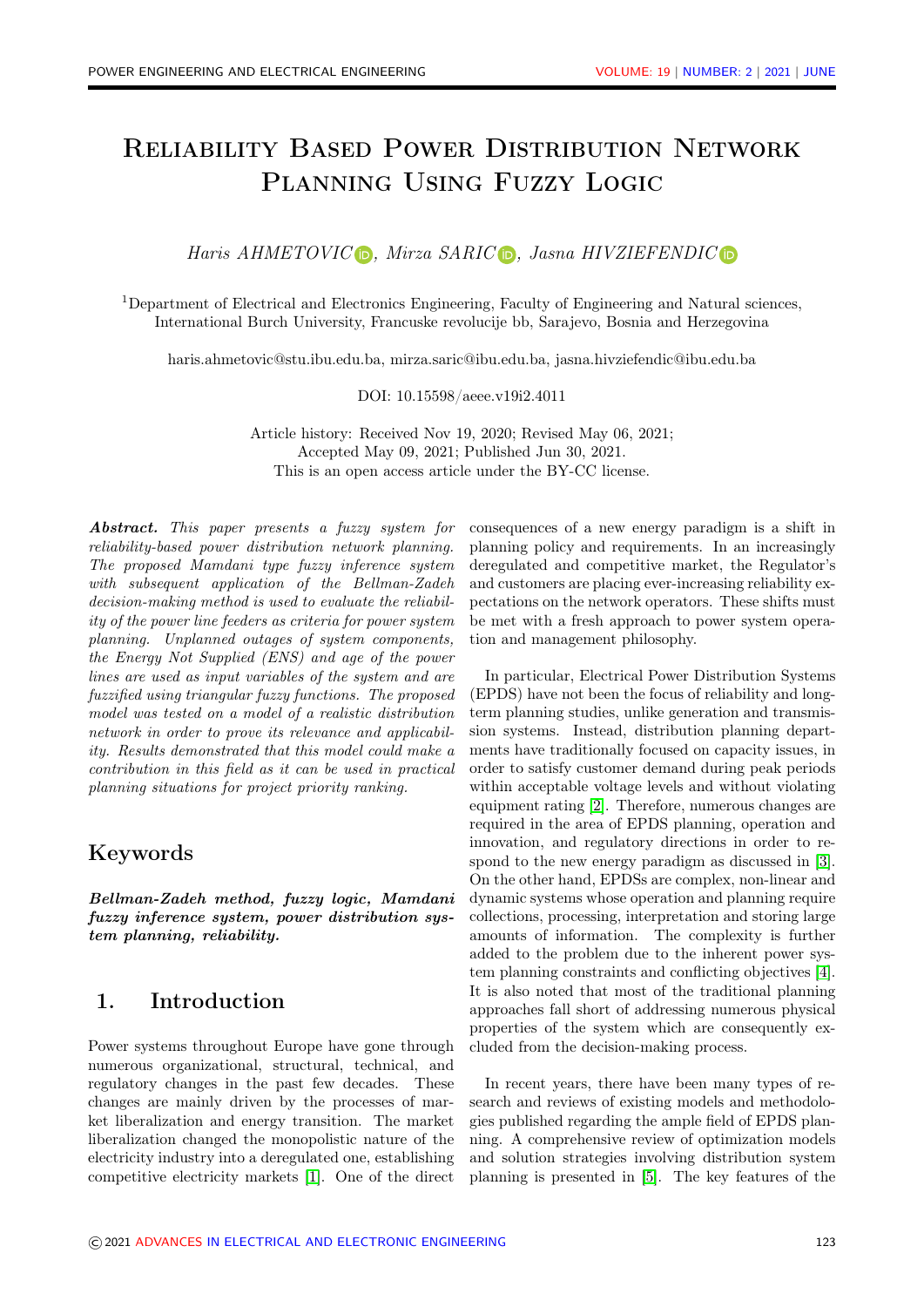active distribution system planning problems were reviewed in [\[6\]](#page-8-5), where the problems were examined from different perspectives.

Further, a lot of progress has been reported relative to the EPDS reconfiguration. For example, a two-stage robust model for the distribution system reconfiguration problem with load uncertainties is presented in [\[7\]](#page-8-6). The new energy paradigm caused a shift toward DG inclusion in planning problems. For example, in [\[7\]](#page-8-6), the authors proposed a new method to change the distribution system planning from a passive to an active network. The designed network should be able to work reliably with the uncertainty of generation. The proposed approach was the conversion from the passive distribution system to an active distribution system by incorporating photovoltaics and battery as a hybrid generation into the system. The key features presented in the paper were: optimal allocation of DG and ESS and the multiple-objective approach. Overview of methods and models for the distributed generation placement in the distribution system and the methods applied were presented in [\[8\]](#page-8-7).

Also, there has been a rapid increase in the application of intelligent computational methods in this field. A network reconfiguration methodology for radial distribution networks based on a fuzzy multi-objective approach for power loss reduction and maintaining acceptable branch current limits as the objectives were proposed in [\[9\]](#page-9-0). The result showed that the network reconfigurations resulted in a significant decrease in losses for most consumers. However, for a small number of consumers, the losses increased, requiring the modification of the tariff structure. The loss reduction through hourly reconfiguration in distribution networks with high DG was presented in [\[10\]](#page-9-1).

In particular, the application of fuzzy logic in the area is increasing. In [\[11\]](#page-9-2), a fuzzy-based approach was applied to model generation and load uncertainty. Reference [\[12\]](#page-9-3) presented a strategy for the DG placements in the distribution system in an uncertain environment. A fuzzy-based model was created for load uncertainties in the distribution network. In [\[13\]](#page-9-4), the fuzzy set theory was applied to model uncertainty of component failure rate in a distribution system considering environmental influences on the components as well as operational conditions.

In [\[14\]](#page-9-5), the reliability of the distribution system is analysed through the integration of DG in the electrical grid. Reliability evaluation is carried out using fuzzy logic, where uncertain variables which described reliability parameters are presented with fuzzy numbers and fuzzy membership functions which are further evaluated for different uncertain parameters. The application of the fuzzy inference system to assess renewable energy options was presented in [\[15\]](#page-9-6). The al-

ternative evaluation was based on two types of criteria, namely the benefit and cost criteria to determine the best option of the given alternatives.

A model for solving multistage distribution system planning problems was presented in [\[16\]](#page-9-7). The most relevant reliability indices were computed for each obtained solution and the associated cost. The results showed the discrepancy that can occur when the regulator applies penalties for violating the limits of reliability indices and the approximated cost for the customers willing to pay to receive redundancy.

Authors in [\[17\]](#page-9-8) proposed fuzzy criteria ground decision-making method for distribution system planning. An approach for capacitor placement in the distribution system by using voltage and loss reduction indices as fuzzy membership functions to reduce losses in the distribution system was presented in [\[18\]](#page-9-9). This approach can be adapted for capacitor allocation in EPDS operation and expansion.

The author in [\[19\]](#page-9-10) presented a fuzzy multi-objective approach to improve the efficiency of the radial distribution system with DG. The capability to reduce the active power losses and increase the voltage magnitude presented the main advantages of this approach. The inclusion of DG improved the loss reduction and voltage magnitude increase.

In [\[20\]](#page-9-11) a multi-objective algorithm that uses a fuzzy optimization technique to handle contradicting objectives was proposed. The planning formulation and the algorithm include a multi-objective function that chooses the best planning option by using Battery Energy Storage Systems (BESS) and traditional assets. Fuzzy-based power management and power quality improvement in microgrid BESS was recently presented in [\[21\]](#page-9-12).

Based on reviews of the existing developments in the field, it can be concluded that power system planning remains an important area of research with numerous research opportunities with real-world applications. Further, the emergence of computational intelligence in the field has been noteworthy in the recent period and this trend continues to increase. However, it can also be concluded that intelligence methods are mostly used in optimisation problems. There is much less evidence of their application to the multicriteria decision-making models. Considering the importance and ampleness of this area, new methods for system planning are required and must include innovative, more rational, efficient, and profitable electrical power distribution network management. This paper is part of these endeavours as it presents a fresh look at the planning problem definition.

The main objective of this paper is to design, construct and test a logical and easy to follow decision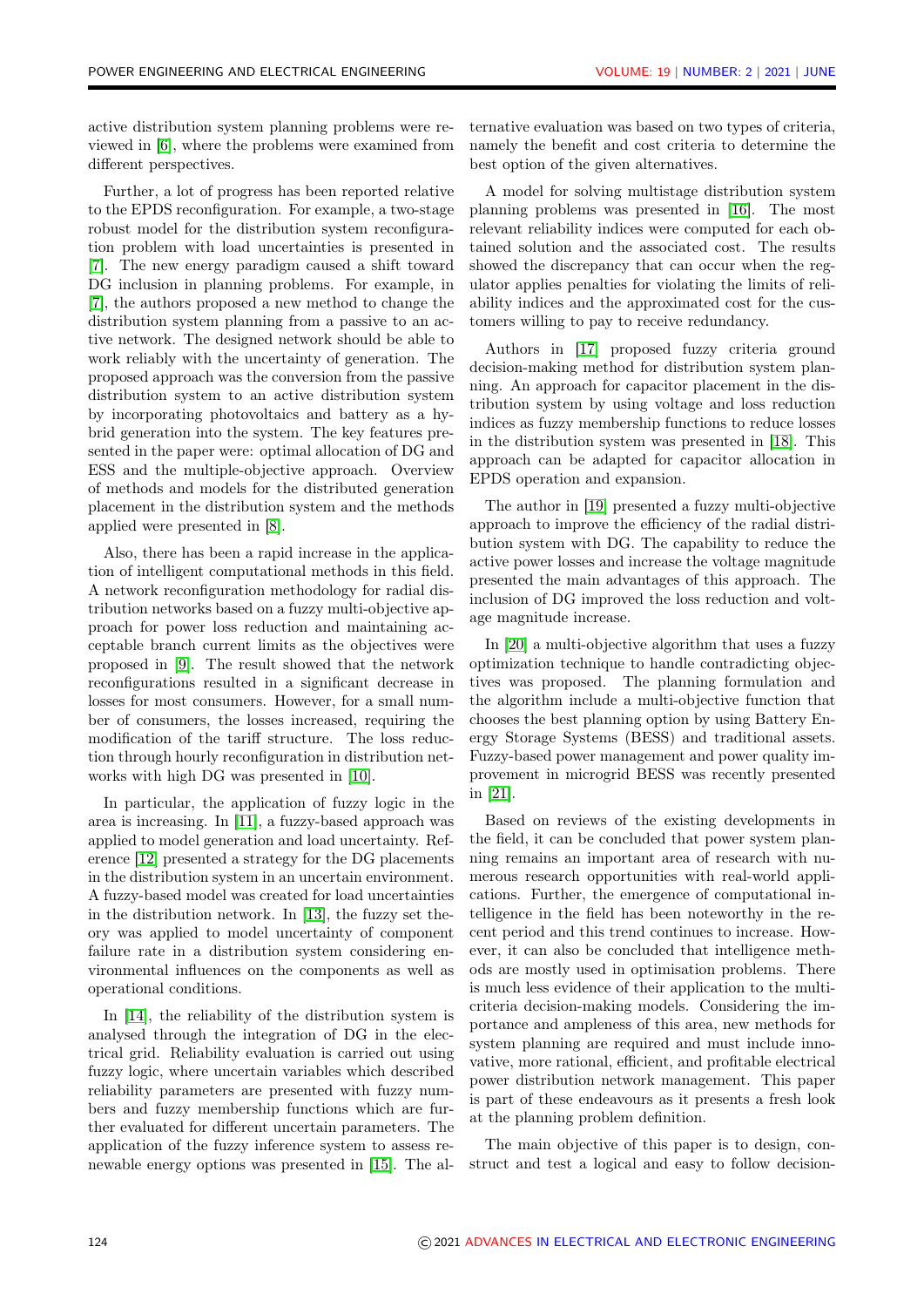making framework based on modern computational methods that can be used to model, identify and rank development and reconstructions projects according to their ability to deliver long-term benefits to both customers and Distribution System Operator (DSO). The proposed algorithm was tested on a realistic mediumvoltage network in Bosnia and Herzegovina in order to prove its practical relevance and applicability in EPDS.

The proposed algorithm is based on the Mamdani type Fuzzy Inference System (FIS) and Bellman-Zadeh decision-making method in a fuzzy environment. This paper makes a contribution to the field in the following ways:

- Design, development, and validation of a flexible decision-making model based on fuzzy logic that can be used for determining critical components that affect the end-consumer, and is useful for determining reconstruction project and electrical distribution system investments. The model was created using the fuzzy logic toolbox in MATLAB.
- Providing a practical tool for decision making that can be used in practical situations by planning engineers, regulators, and DSO managers. This model can further be expanded by adding criteria, based on the expert needs for evaluation of different project types or control of different processes inside the distribution system.
- Providing an additional example of a possible application of modern computational intelligence tools in relatively new problems, such as EPDS reconstruction and development planning.

The remainder of this paper is organised as follows: In the next chapter, the problem description is presented, followed by a detailed representation of the model development procedure including the mathematical formulations of input and output variables. Then, the application of the proposed model on a realistic EPDS system is presented, including the results presentation and discussion. Finally, conclusions, limitations and future research directions are outlined in the concluding sections.

# 2. Problem Description

EPDS planning the development of an electricity distribution system requires collection, processing interpretation and storage of large data which is collected on a daily basis by the DSO. Further, it is required to classify the available data into various sets and subsets based on their properties. Decision-making related to the development plan requires an adequate logical framework of inference within which it is possible to categorize the properties of the elements of a particular set, interpret the data and rank the offered alternatives.

However, the classical approaches based on Aristotelian binary logic did not offer an adequate framework for solving various practical engineering problems, such as EPDS planning. In classical set theory, unambiguous sets are uniquely determined by their elements, where a certain element x either belongs to the set A  $(\chi A = 1)$  or does not belong to the set A  $(\chi A = 0)$ , so the membership function can have only two values. This approach gives existence to sharp boundaries between two data sets and therefore oversimplifies the real-world processes.

The rigorous application of classical sets to the categorization of failure rates in EPDS or estimation of power lines condition is problematic because continuous variables are artificially reduced to discrete values. These problems are overcome in practice by using expert knowledge since human abstraction has a softer approach to the boundary regions of the sets and categorizes the meanings on the basis of our inherent tolerance for imprecision and ambiguity assessment. In mathematical terms, a softer approach to describing boundary conditions, ambiguities, and inaccuracies can be accomplished using fuzzy logic.

In particular, EPDS reliability is defined as the ability to perform the intended function over some time under given external conditions is a key indicator and planning criteria. Traditionally, reliability is defined using standard indices and was traditionally oriented towards generation systems. However, in recent years, more attention is dedicated to EPDS planning due to regulatory and customer requirements of the new energy era. The optimal solution is a delicate balance between a number of conflicting goals, primarily cost minimization and reliability maximization. These factors inevitably lead to complex questions such as when to invest, how much and in what technologies. It is a delicate issue because overinvestment in power systems leads to an increase in reliability of supply but causes an increase in cost. On the other hand, underinvestment results in a decrease in cost, but also in a decline in reliability, causing outages and social issues. The optimal solution is the technically acceptable alternative with the lowest cost and can be represented by the following equations [\[22\]](#page-9-13):

<span id="page-2-0"></span>
$$
Z \equiv \min_{\varphi} \{C\},
$$
  
\n
$$
C = I_{\sum 0} + \sum_{j=1}^{n} (I_j + C_{Lj} + E_j) (1 + i)^{-j} +
$$
  
\n
$$
+ (1 + i)^{-n} I_{\sum n},
$$
  
\n
$$
T \subseteq T_a,
$$
  
\n
$$
R \subseteq R_a,
$$
 (1)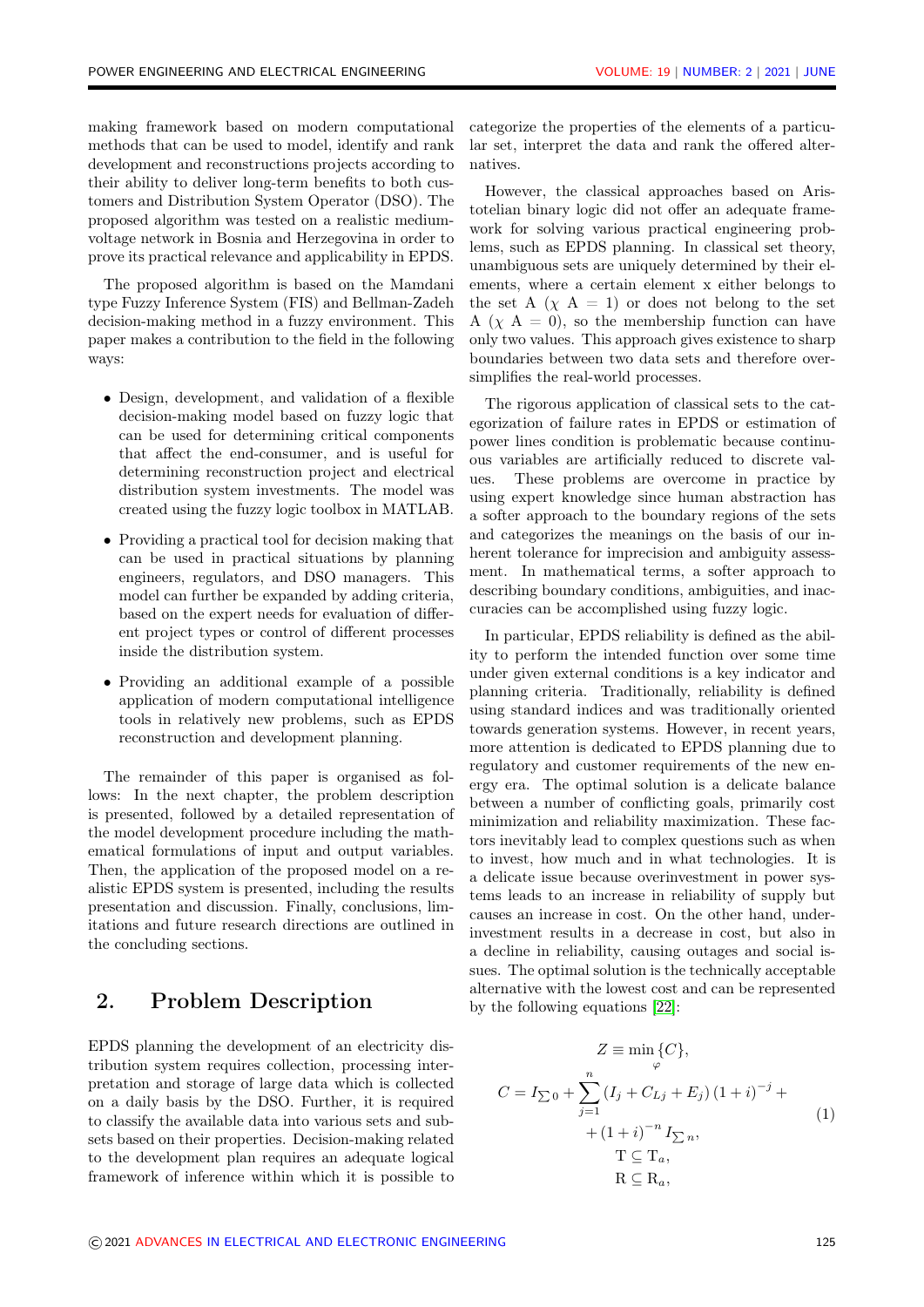where  $C$  is the total cost during the planning period, n is the duration of the planning period expressed in number of years,  $I_{\sum}$ <sup>0</sup> is the investment cost until the start of the first year of the investment,  $I_{\sum n}$  is the remaining value at the end of the planning period,  $I_i$  is the investment cost in year j,  $E_i$  is the exploitation cost in year j, i is the discount rate,  $\varphi$  is the general symbol for possible solutions,  $T$  is a set of technical parameters of possible solutions, R is the set of reliability indicators of possible solutions and the index a represents the set of acceptable parameter values.

These equations show that the most important objective of generation planning is to minimize the total cost function which includes the cost of total investment and operational cost, such as losses. However, the solution of this equation is not straightforward. Determination of function global optimum is additionally complicated by the uncertainty and imprecision which are inherent properties of a power system. Further, modern EPDS planning requirements propose the extension of the existing reliability framework in order to include an additional aspect of the reliability which are not captured by traditional indices but are apparent to human observation and expert knowledge.

Even if Eq. [\(1\)](#page-2-0) represents a general power system planning problem, it is applicable to distribution systems. However, this type of optimisation is computationally prohibitive and new approaches for the solution of this problem are required.

This work seeks to offer a possible solution to this problem in form of Mamdani-type fuzzy inference systems. The proposed model is used for project ranking and evaluation of the reliability of a system based on the number of unplanned outages of system components and the ENS as input variables as the first criteria, and Age of the line and Unplanned Outages to determine the degradation rate of the line as the second criteria. The input variables represent the physical properties of the system and are fuzzified using triangular fuzzy functions. In order to obtain the best compromise among candidate solutions, the Bellman-Zadeh method in a fuzzy environment is applied. This method is useful for determining the critical components that affect the end-consumer. Furthermore, it is useful for determining reconstruction projects and electrical distribution system investments. Additionally, it can be further be expanded by adding criteria that are based on the expert needs for evaluation of different project types or control of different processes inside the distribution system.

### 3. Model Development

Let us define a fuzzy set as a set with elements (objects) containing varying grades of membership. Considering a classical set A of the universe U, then a fuzzy set A is defined by a set of ordered pairs, a binary relation [\[23\]](#page-9-14):

$$
A = \{(x, \mu_A(x)) \mid x \in A, \mu_A(x) \in [0, 1]\}, \quad (2)
$$

where  $\mu_A(x)$  is called membership function that specifies the grade or degree to which any elements  $x$  in A belongs to the fuzzy set A. Each element  $x$  in A is a real number  $\mu_{\Delta}(x)$  in the interval [0, 1] which is assigned to x. Greater values of membership function  $\mu_A(x)$ indicate a greater degree of membership [\[23\]](#page-9-14). This definition is crucial for future reference in the model development procedure.

#### 3.1. Mamdani Type Fuzzy Inference

One of the fuzzy inference methods is the Mamdani fuzzy inference method proposed by Mamdani and Assilian in 1975 [\[24\]](#page-9-15). First, the crisp input values are fuzzified into membership functions according to the appropriate fuzzy set. Then, the consequent of the ifthen rule will be defined by the fuzzy set, and then defuzzification is required after aggregations of all the reshaped fuzzy sets [\[24\]](#page-9-15). The results of the Mamdani fuzzy inference can be obtained by the following steps:

- fuzzifying the inputs,
- determine the appropriate set of rules,
- implication.
- aggregation,
- defuzzification.

In order to obtain the results from this example, the input is fuzzified to map the inputs to the appropriate set of input membership functions. Then, the fuzzy operators ("and", "or") are applied to the if-then rules. Subsequently, the rule weight is applied to the values given to the input (antecedent). The weighted input determines the effect of one rule relative to the others. Afterward, the implication method is applied. The input for the implication is a single number obtained from the antecedent, and the output (consequent) is a fuzzy set. The "and" method is implemented, which truncates the shape of the consequent fuzzy set. After each if-then rule, generating a fuzzy output, aggregation is implemented which combines all the consequent into a single fuzzy set. Finally, through defuzzification, the aggregated fuzzy set will output a crisp value.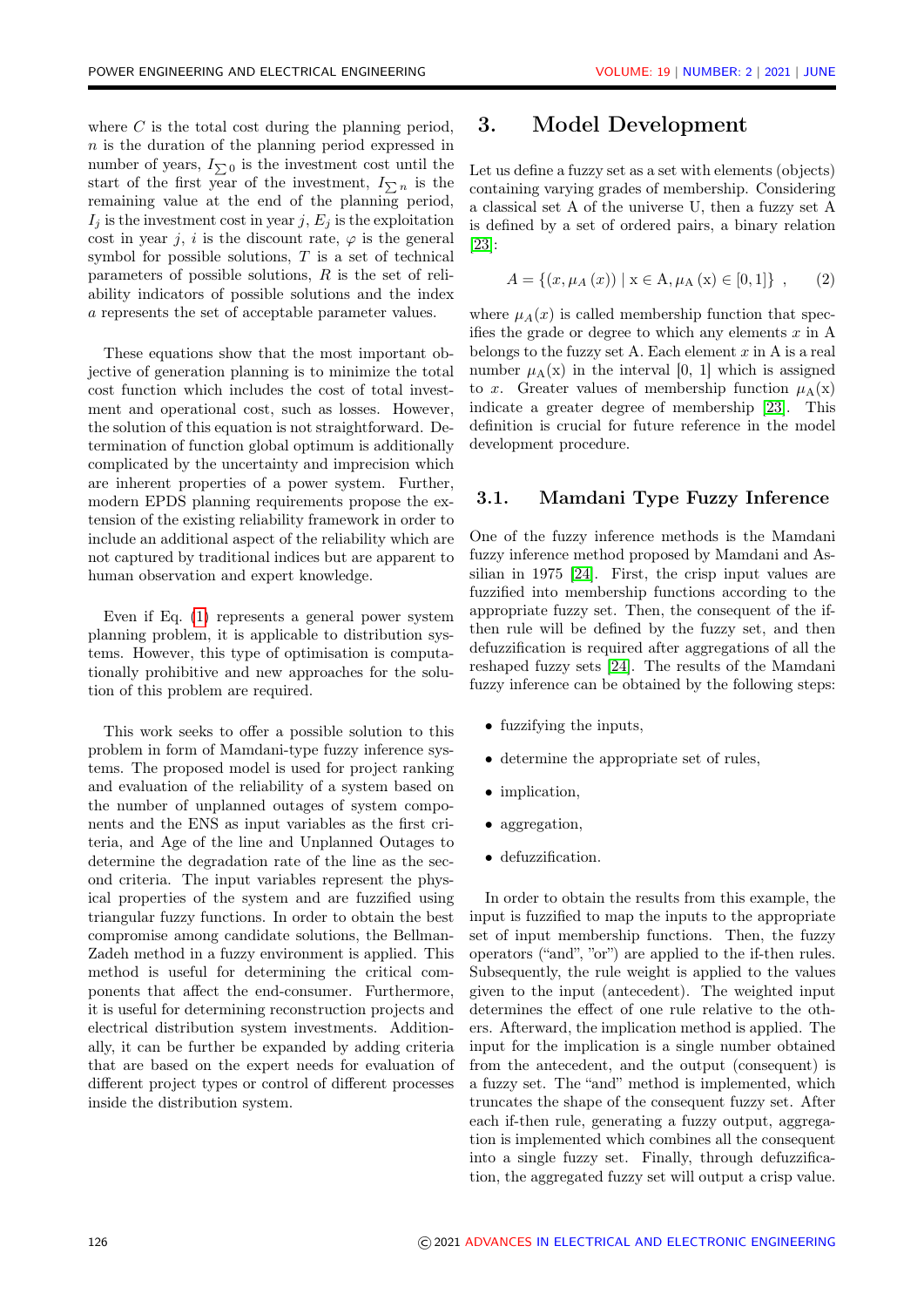It should be noted that there are many different defuzzification methods. In this paper, the center of mass, also known as the center of gravity or centroid method will be used for defuzzification. This method was chosen because it is the most applied method for the defuzzification process. This method finds the center of the output distribution function to obtain a single crisp value. The centroid method can be mathematically defined as [\[24\]](#page-9-15):

$$
z = \frac{\sum_{j=1}^{q} Z_j \mu_c(Z_j)}{\sum_{j=1}^{q} \mu_c(Z_j)},
$$
\n(3)

where z is the center of mass,  $\mu$  is the membership function at value  $Z_i$ .

#### 1) Input and Output Variables

The distribution system must reliably supply its end users with electrical energy. For safe transmission of electricity to the consumer requires the proper operation of components of the distribution system. However, there are many reasons why the reliability of a distribution system may be compromised. One of the reasons is the high number of components for which failures, caused by external events, can affect the operation of the distribution system. Overhead lines are exposed to external events that can cause interruption in energy supply. These events include weather conditions, falling tree branches on cables, as well as the damage caused by birds, traffic accidents, and so on. Those events cannot be easily predicted. Also, unplanned outages can be caused by over usage of the lines, which can result in line degradation. Although underground lines are safe from external influences, the duration of long-term outages is longer than with overhead lines due to the time it takes to find the fault location. In a deregulated environment, where the endusers can actively participate in selling produced electrical energy, component failure would be detrimental for the end-user. Furthermore, loss of energy supply would incur monetary losses for the end-consumer. Therefore, it is not enough for utilities to only supply electrical energy, but also guarantee the reliability of the supply.

Calculating the power system reliability is usually done according to the failure rate and outage duration indices of its components [\[13\]](#page-9-4). However, for this model, the parameters for the first criteria were taken from a real MV network. The parameters were chosen from real indices that quantify the harm caused by a component failure in a straightforward and easy-to-follow manner.

Therefore, two criteria were taken into consideration. The first criterion, based on ENS, in which Unplanned Outages and ENS were used as input variables to determine Reliability. The number of unplanned outage occurrences of a feeder during the year does not necessarily mean greater loss of supply. It may depend on the number of end-users connected to the particular feeder. The second criterion is based on the age of the power line, where Unplanned outages and the Age of the feeders were taken as the variables to determine the rate of degradation of the feeders. Over time, feeders degrade during their application inside the distribution system. However, the frequency of the number of outages over a given period can increase the degradation of a feeder caused by some unfavorable events. Therefore, it is of interest to verify the reliability of the distribution system number of outages and the age of a distribution line.

For the two criteria, the fuzzy set of the input values needs to be defined. Based on these variables, with the implementation and application of the Mamdani fuzzy inference model, the reliability of a system can be determined. The input and output variables were created using triangular membership function, defined as [\[25\]](#page-9-16):

$$
\mu_A(x) = \begin{cases} \frac{x - a_1}{a_2 - a_1} \text{ for a}_1 \le x \ge a_2\\ \frac{a_3 - x}{a_3 - a_2} \text{ for a}_2 \le x \ge a_3 \end{cases} (4)
$$

For the input variables Unplanned outages, we used the fuzzy sets that are based on the data obtained from a real MV network. The input is based on the number of feeder outages and expected ENS in a single year. The data of the input variables were normalized for the interval [0,1], where 0 represents the smallest value and 1 is the highest values of the variables. Unplanned outages are represented in Fig. [1.](#page-4-0)

<span id="page-4-0"></span>

Fig. 1: Membership function plot for the input variable Unplanned outages.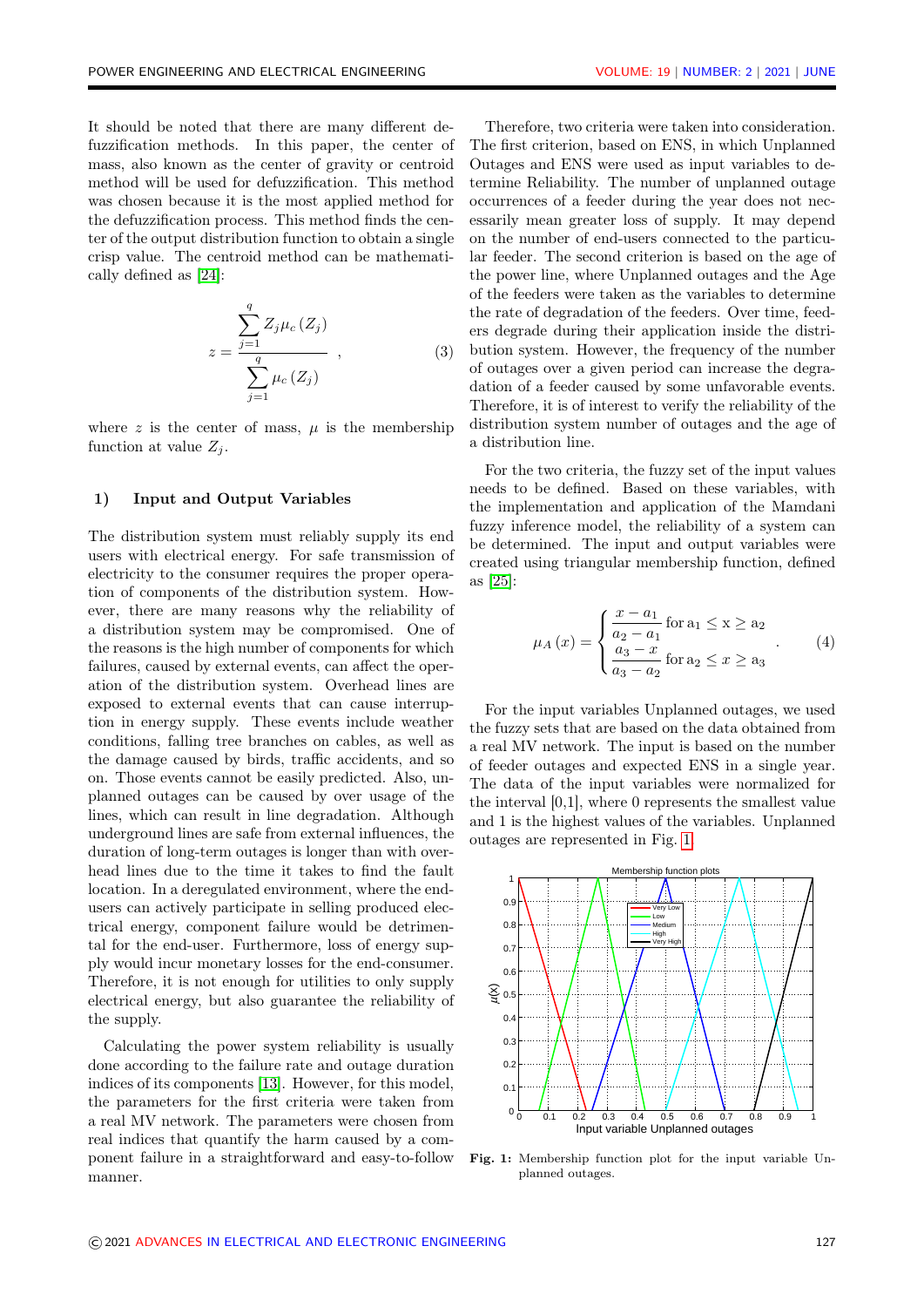The data for ENS was obtained from an MV network for the expected ENS for a single year. This data was then normalized into [0,1], where 0 represents the smallest amount, which corresponds to 0.15 kWh, and 1 represents the highest amount, corresponding to 9143.20 kWh of the unsupplied energy. Figure [2](#page-5-0) represents the membership function for the input ENS.

<span id="page-5-0"></span>

Fig. 2: Membership function plot for the input variable ENS.

Same as for the input variables, the membership function has been created for the output variable. As the output variable, Reliability has been used in an interval [0,1] where 0 represents an unreliable network, and 1 represents a reliable network. The created fuzzy set can be seen in Fig. [3.](#page-5-1)

<span id="page-5-1"></span>

Fig. 3: Membership function plot for the output variable Reliability.

For the second criteria, Age and Rate of Degradation were created based on expert opinion. The Age of the feeder encompasses the range from 0–60 years. For consistency with the other variables, this input variable was normalized in the range 0–1. Figure [4](#page-5-2) represents the membership function for Age.

<span id="page-5-2"></span>

Fig. 4: Membership function Age used in Criteria 2.

Figure [5](#page-5-3) represents the membership function for the output variable Rate of degradation.

<span id="page-5-3"></span>

Fig. 5: Membership function Rate of Degradation used in Criteria 2.

After creating the membership function for the mentioned model, a rule base consisting of 25 rules will be created using if-and-then linguistic expressions. After that, aggregation and defuzzification will be presented using the Matlab fuzzy logic toolbox. The set of rules for both criteria will be presented in Tab. [1.](#page-6-0)

#### 2) Decision-Making in a Fuzzy Environment

In cases where different criteria need to be considered, it is necessary to make decisions by choosing alternatives. To make a decision, a decision matrix M needs to be constructed, where each column  $n$  represents a particular alternative  $(X_1, X_2, \ldots, X_n)$ , and each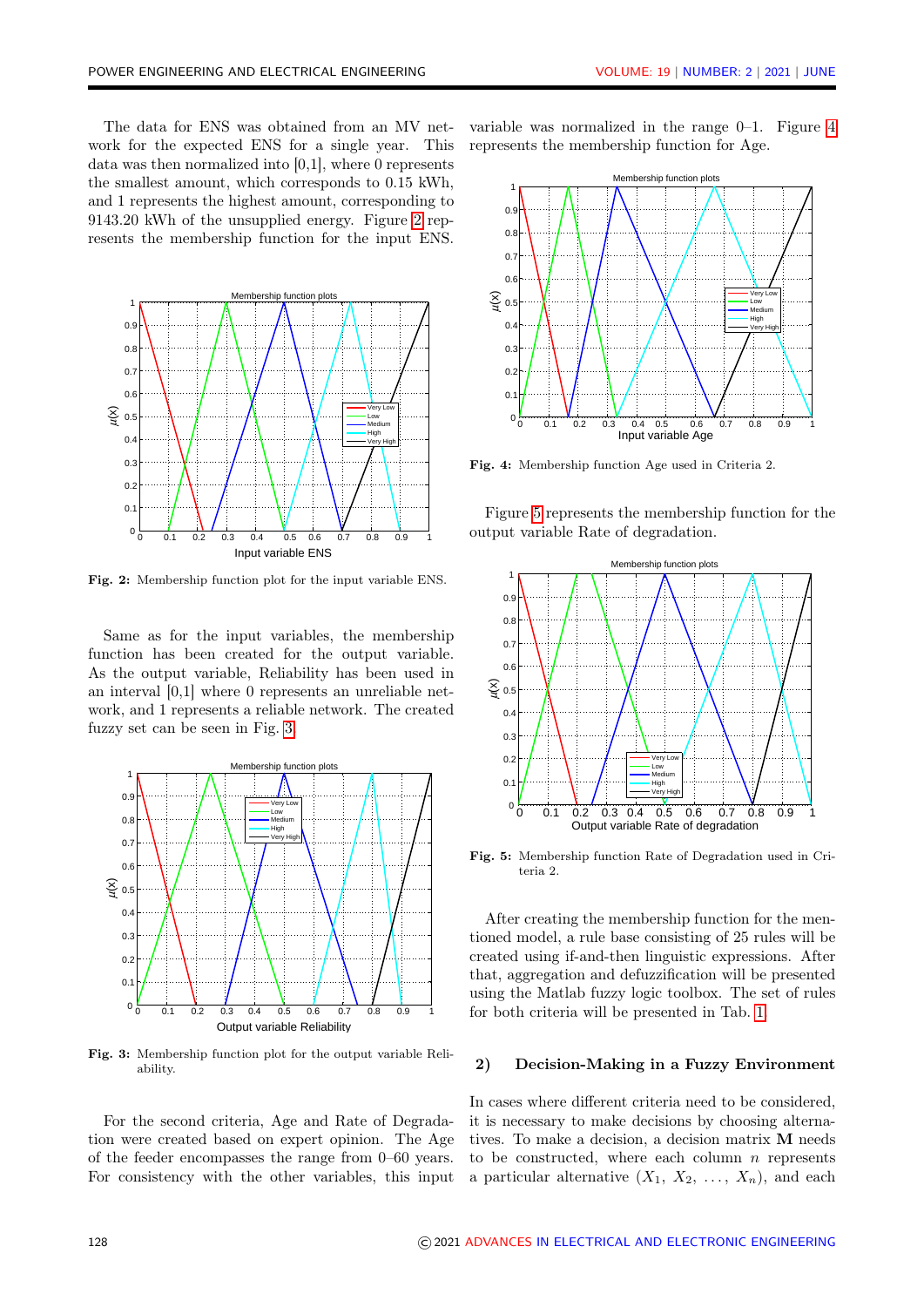<span id="page-6-0"></span>Tab. 1: Fuzzy rules for input and output variables.

| Unplanned<br>outages | ENS/Age                 |              |             |             |              |  |
|----------------------|-------------------------|--------------|-------------|-------------|--------------|--|
|                      | Very<br>Low             | Low          | Medium      | High        | Very<br>High |  |
| Very Low             | Very<br>High            | Very<br>High | High        | Medium      | Medium       |  |
| Low Very             | High                    | High         | Medium      | Medium      | Low          |  |
| Medium               | High                    | High         | Medium      | Medium      | Low          |  |
| High                 | $\operatorname{Median}$ | Medium       | Very<br>Low | Low         | Very Low     |  |
| Very High            | Medium                  | Medium       | Low         | Very<br>Low | Very<br>Low  |  |

row m corresponds to a particular criterion  $(Cr_1, Cr_2,$  $\ldots$ ,  $Cr_m$ ). The decision matrix **M** represents the ranking of alternatives  $X_i$  with respect to criteria  $C_i$  [\[26\]](#page-10-0).

$$
\mathbf{M} = \begin{bmatrix} X_1 & X_2 & \cdots & X_n \\ Cr_1 & x_{11} & x_{12} & \cdots & x_{1n} \\ Cr_2 & x_{21} & x_{22} & \cdots & x_{2n} \\ \vdots & \vdots & \vdots & \cdots & x_{3n} \\ cr_m & x_{m1} & x_{m2} & \cdots & x_{mn} \end{bmatrix} .
$$
 (5)

To obtain the matrix **M**, the goals  $G<sub>q</sub>$  can be formed from a set of criteria  $C_i$ . The remaining criteria from the set  $C_i$  can be used to form the set of constraints  $C_c$ . The set  $G_q$ , where r is the number of goals can be written as [\[26\]](#page-10-0):

$$
G_1 = \frac{\mu_{G1}(x_{11})}{X_1} + \dots + \frac{\mu_{G1}(x_{1n})}{X_n} = \sum_{i=1}^n \frac{\mu_{G1}(x_{1i})}{X_i},
$$
\n(6)\n
$$
G_r = \frac{\mu_{Gr}(x_{r1})}{X_1} + \dots + \frac{\mu_{Gr}(x_{rn})}{X_n} = \sum_{i=1}^n \frac{\mu_{Gr}(x_{ri})}{X_i},
$$
\n(7)\n
$$
G_g = \left\{ \sum_{i=1}^n \frac{\mu_{Gg}(x_{gi})}{X_i} \right\}_{g=1}^{g=r}.
$$
\n(8)

Likewise, for the fuzzy set of constraints  $C_c$ , where h is the number of constraints, it can be expressed as [\[26\]](#page-10-0):

$$
C_c = \left\{ \sum_{i=1}^{n} \frac{\mu_{Cc}(x_{r+c,i})}{X_i} \right\}_{c=1}^{c=h}.
$$
 (9)

The decision set is obtained as the intersection between goals and fuzzy constraints. It can be expressed as follows [\[26\]](#page-10-0):

$$
D = G_g \cap C_c, \tag{10}
$$

$$
D = \left\{ \sum_{i=1}^{n} \frac{\mu_{Gg}(x_{gi})}{X_i} \right\}_{g=1}^{g=r} \cap \left\{ \sum_{i=1}^{n} \frac{\mu_{Cc}(x_{r+c,i})}{X_i} \right\}_{c=1}^{c=h} ,
$$
 (11)

$$
D = \min \left( \min_{g=1,r} \left( \mu_{Gg} (x_{ij}) \right), \min_{c=1,h} \left( \mu_{Cc} (x_{ij}) \right) \right), \tag{12}
$$

where the membership function is defined as [\[26\]](#page-10-0):

$$
D_{1}(X_{1}) = \min \left( \min_{g=1,r} (\mu_{Gg}(x_{1n})) , \min_{c=1,h} (\mu_{Cc}(x_{1n})) \right),
$$
\n(13)\n
$$
D_{n}(X_{n}) = \min \left( \min_{g=1,r} (\mu_{Gg}(x_{mn})) , \min_{c=1,h} (\mu_{Cc}(x_{mn})) \right)
$$
\n(14)

which produces a fuzzy set of decisions [\[26\]](#page-10-0):

$$
D = \frac{D_1(X_1)}{X_1} + \dots + \frac{D_n(X_n)}{X_n} = \sum_{i=1}^n \frac{D_i(X_i)}{X_i},
$$
  
\n
$$
D = \frac{\mu_{D1}(\tilde{x}_1)}{X_1} + \dots + \frac{\mu_{Dn}(\tilde{x}_n)}{X_n} = \sum_{i=1}^n \frac{\mu_{Di}(\tilde{x}_i)}{X_i}.
$$
\n(16)

Then the optimal decision is an alternative  $X^*$  with the greatest membership function to set  $D$  [\[26\]](#page-10-0):

<span id="page-6-1"></span>
$$
D(X^*) = \max(D_1(X_1), \ldots, D_n(X_n)), \qquad (17)
$$

<span id="page-6-2"></span>
$$
\mu(x^*) = \max(\mu_{D1}(\tilde{x}_1), \ldots, \mu_{Dn}(\tilde{x}_n)). \qquad (18)
$$

### 4. Results and Discussion

In order to demonstrate the practical relevance of the presented model, testing is performed on a real network, for which data was obtained by the DSO. The test model represents a typical medium voltage (10 kV) EPDS system currently in exploitation in Bosnia and Herzegovina. The typical structure and organisation of these types of systems is described in [\[26\]](#page-10-0). The implemented system was tested by applying data from 36 different feeders. An example of the model application results is presented in Tab. [2.](#page-7-0) Based on the obtained output for both criteria, using the Bellman-Zadeh method, the most critical line can be found. After applying the Bellman-Zadeh method (Eq. [\(17\)](#page-6-1) and Eq. [\(18\)](#page-6-2), results are obtained, see Tab. [2.](#page-7-0)

,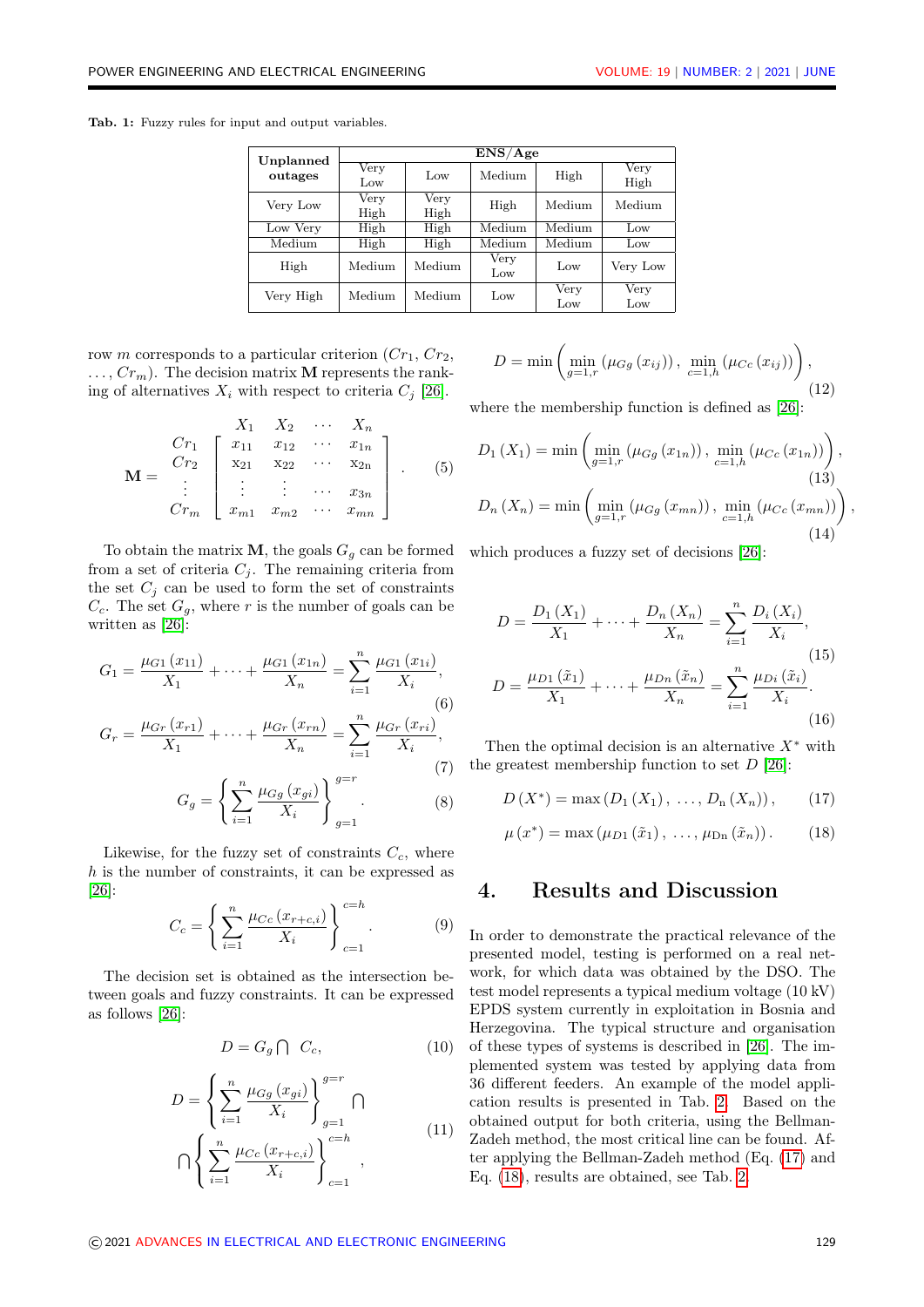<span id="page-7-0"></span>Tab. 2: Model results.

| Line name   | Criteria 1          | Criteria 2 | Membership<br>function      |                     |
|-------------|---------------------|------------|-----------------------------|---------------------|
| Feeder 1    | 0.0695              | 0.5181     | $D_1(X_1)$                  | 0.0695              |
| Feeder 2    | 0.0634              | 0.0641     | $D_2(X_2)$                  | 0.0634              |
| Feeder 3    | 0.5179              | 0.2876     | $D_3(X_3)$                  | 0.2876              |
| Feeder 4    | 0.3713              | 0.2915     | $D_4(X_4)$                  | 0.2915              |
| Feeder 5    | 0.6783              | 0.4104     | $D_5(X_5)$                  | 0.4104              |
| Feeder $6$  | 0.6902              | 0.7687     | $D_6(X_6)$                  | 0.6902              |
| Feeder 7    | 0.6938              | 0.5176     | $\overline{D_7(X_7)}$       | 0.5176              |
| Feeder 8    | 0.7254              | 0.3544     | $D_8(X_8)$                  | 0.3544              |
| Feeder 9    | 0.7092              | 0.4158     | $D_9(X_9)$                  | 0.4158              |
| Feeder 10   | 0.6969              | 0.3059     | $D_{10}(X_{10})$            | 0.3059              |
| Feeder 11   | 0.7516              | 0.5186     | $\overline{D}_{11}(X_{12})$ | 0.5186              |
| Feeder 12   | 0.6929              | 0.7193     | $D_{12}(X_{12})$            | 0.6929              |
| Feeder 13   | 0.7735              | 0.3777     | $\overline{D_{13}}(X_{13})$ | 0.3777              |
| Feeder 14   | 0.8474              | 0.4594     | $\overline{D_{14}}(X_{14})$ | 0.4594              |
| Feeder 15   | 0.6028              | 0.3651     | $D_{15}(X_{15})$            | 0.3651              |
| Feeder 16   | 0.9221              | 0.4202     | $D_{16}(X_{16})$            | 0.4202              |
| Feeder 17   | 0.929               | 0.5177     | $D_{17}(X_{17})$            | 0.5177              |
| Feeder 18   | 0.9221              | 0.6452     | $D_{18}(X_{18})$            | 0.6452              |
| Feeder 19   | 0.9248              | 0.5313     | $\overline{D_{19}(X_{19})}$ | 0.5313              |
| Feeder 20   | 0.9274              | 0.8117     | $\overline{D_{20}(X_{20})}$ | 0.8117              |
| Feeder 21   | 0.9274              | 0.4743     | $D_{21}(X_{21})$            | 0.4743              |
| Feeder 22   | 0.9347              | 0.8416     | $D_{22}(X_{22})$            | 0.8416              |
| Feeder 23   | 0.9351              | 0.7760     | $D_{23}(X_{23})$            | 0.776               |
| Feeder 24   | 0.9221              | 0.7953     | $D_{24}(X_{24})$            | 0.7953              |
| Feeder 25   | 0.9319              | 0.9278     | $D_{25}(X_{25})$            | $0.\overline{9278}$ |
| Feeder 26   | 0.9351              | 0.5192     | $D_{26}(X_{26})$            | 0.5192              |
| Feeder 27   | 0.9362              | 0.5168     | $D_{27}(X_{27})$            | 0.5168              |
| Feeder 28   | 0.9319              | 0.7660     | $D_{28}(X_{28})$            | 0.766               |
| Feeder 29   | $0.\overline{9365}$ | 0.5170     | $D_{29}(X_{29})$            | 0.517               |
| Feeder 30   | 0.9365              | 0.9339     | $D_{30}(X_{30})$            | 0.9339              |
| Feeder 31   | 0.9351              | 0.6723     | $D_{31}(X_{31})$            | 0.6723              |
| Feeder 32   | 0.9366              | 0.7177     | $\overline{D_{32}(X_{32})}$ | 0.7177              |
| Feeder $33$ | 0.9366              | 0.5178     | $\overline{D}_{33}(X_{33})$ | 0.5178              |
| Feeder 34   | 0.9351              | 0.5185     | $D_{34}(X_{34})$            | 0.5185              |
| Feeder 35   | 0.9351              | 0.8654     | $D_{35}(X_{35})$            | 0.8654              |
| Feeder 36   | 0.9367              | 0.3187     | $\overline{D_{36}(X_{36})}$ | 0.6375              |

Based on the input for different feeders, the obtained results can be used in determining the reliability of the system based on different criteria. Based on the obtained results, it was determined that Feeder 30 was shown to be the most reliable, while Feeder 2 was shown as the most critical component. Therefore Feeder 2 should be prioritized for reconstruction projects compared to the other feeders for the first criteria. This model can be used as a decision-making tool in ranking development and reconstruction projects to deliver long-term benefits to both customers and utility. Based on the available data, the model is flexible to evaluate the desired criteria either by directly inserting available data or by normalizing the available data. The model can be further expanded by inserting different criteria required by the decision-maker. This has become important, where criteria encompassing different dimensions (technical, economical, social or environmental) need to be taken into consideration.

One of the very important properties of the proposed system is that it can be applied on very large systems. which contend with hundreds of components, such as power distribution systems, without introducing additional computational complexity. In this way, projects can be readily prioritised based on their real ability to deliver benefits and complex and imprecise computations required by Eq. [\(1\)](#page-2-0) can be bypassed.

This proposed method gives a possibility to include in the decision-making process some of the criteria used in the process of EPDS planning. Normally, these criteria would be omitted in the traditional EPDS planning methods and models. One of the application of fuzzy logic enables is the inclusion of qualitative criteria which is obvious to expert opinions but cannot be included in traditional models. The proposed method takes advantage of human inherent tolerance to imprecision and models continuous processes without artificial reduction to discrete values. This model is particularly useful in applications such as EPDS because it can quickly process large amounts of data without the introduction of additional computational complexity. Its flexibility also allows for the association of data that may have a large difference in value size between different data used for planning. Lastly, it is a useful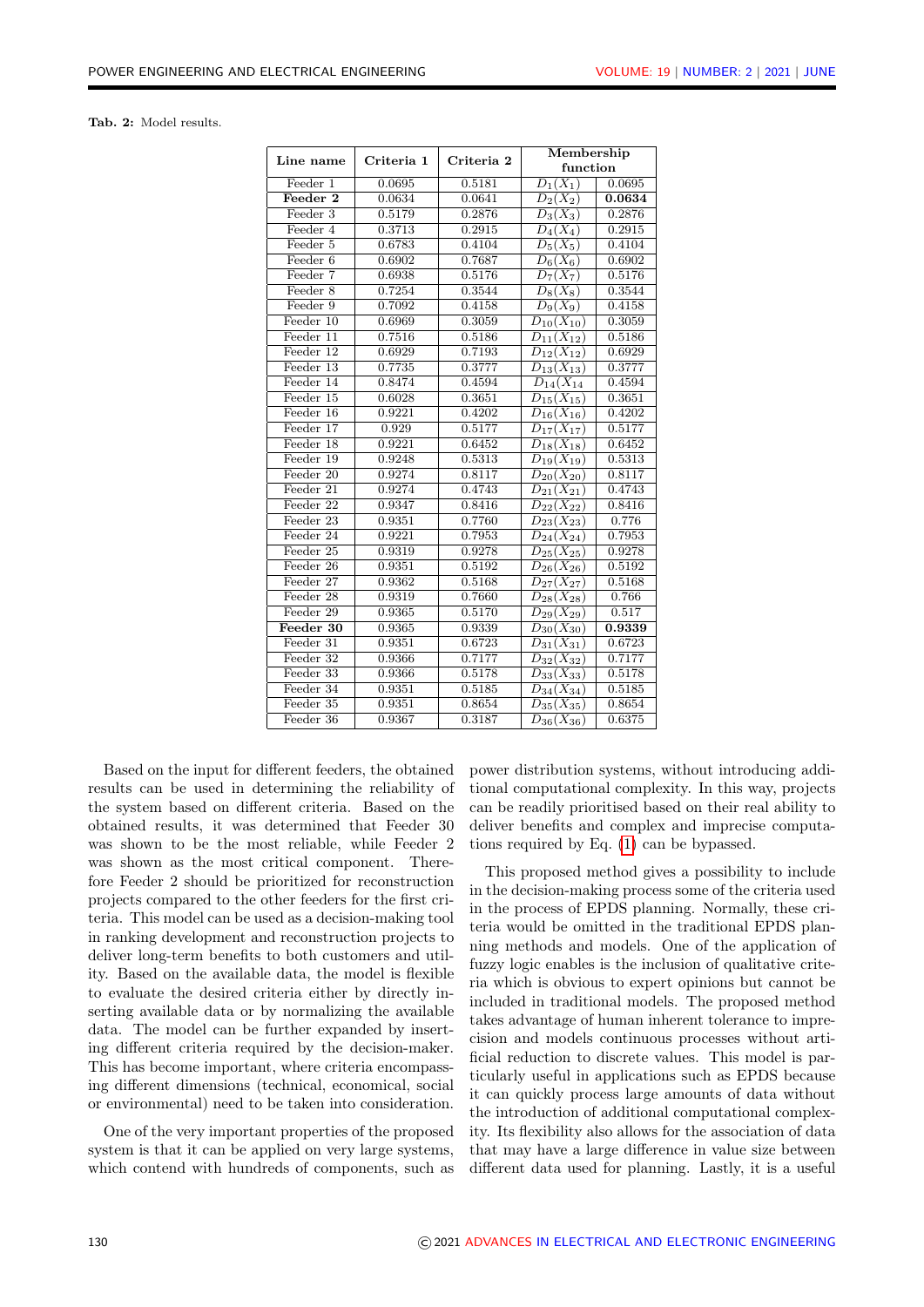tool in the decision-making process by finding the best solution based on the defined goals and constraints that can be used to justify EPDS investments.

# 5. Conclusions

New technological discoveries and regulations have influenced the development of distribution networks. This paper presented an overview of the objectives and criteria used in distribution system planning. Technical, regulatory, social, and environmental changes have affected the distribution system planning process. With each additional change, the distribution system planning process will have to adapt to the emerging criteria and goals set by decision-makers. With the application of the fuzzy logic toolbox, a model was created that determines reliability based on the decided input variables. The model was used to input variables, which in turn returns a crisp value that can be used as criteria in EPDS planning. The results show that the model is able to determine a critical feeder based on the data used. It was shown that this model can be used for ranking and reconstruction projects in order to deliver long-term benefits to customers and utility. In the future, this model could be expanded by adding and creating new input variables based on expert opinion and the needs of decision-makers. However, based on the project, one criterion could be prioritized over the others, in which case, weight factors should be incorporated. Given the prioritized criterion, different results could be obtained. Therefore, engineers should be careful before applying different criteria to the model. Finally, based on the considerable amount of evidence, it can be concluded that EPDS planning remains a very important and relevant research topic, which is confirmed by the short review presented in this paper.

## Author Contributions

M.S. conceived the presented idea. M.S and H.A. conceptualised the model. H.A. performed the analysis. M.S. and J.H. verified the model and supervised the findings in the work. All authors participated and contributed equally in the process of writing and revising the paper.

H.A. and M.S. developed the methodology. H.A. created the model and performed computations. M.S. provided the data used in the analysis. H.A. normalised the available data for model application. M.S. and J.H. verified the methods.

H.A. wrote the initial draft with input from the other authors. M.S. and J.H. provided feedback and made necessary corrections. All authors provided critical feedback and helped shape the research, analysis and manuscript.

### References

- <span id="page-8-0"></span>[1] PORKAR, A., A. ABBASPOUR-TEHRANI-FARD, P. POURE and S. SAADATE. Distribution system planning considering integration of distributed generation and load curtailment options in a competitive electricity market. Electrical Engineering. 2011, vol. 93, iss. 1, pp. 23–32. ISSN 1432-0487. DOI: [10.1007/s00202-010-0189-](http://doi.org/10.1007/s00202-010-0189-8) [8.](http://doi.org/10.1007/s00202-010-0189-8)
- <span id="page-8-1"></span>[2] BROWN, R. E. Electric Power Distribution Reliability. 2nd ed. Boca Raton: CRC Press, 2017. ISBN 978-0-8493-7567-5.
- <span id="page-8-2"></span>[3] SARIC, M. Fuzzy approach for evaluating risk of service interruption used as criteria in electricity distribution network planning. In: 12th Symposium on Neural Network Applications in Electrical Engineering (NEUREL). Belgrade: IEEE, 2014, pp. 79–84. ISBN 978-1-4799-5888-7. DOI: [10.1109/NEUREL.2014.7011466.](http://doi.org/10.1109/NEUREL.2014.7011466)
- <span id="page-8-3"></span>[4] SARIC, M and J. HIVZIEFENDIC. Management of the Power Distribution Network Reconstruction Process Using Fuzzy Logic. In: Advanced Technologies, Systems, and Applications. Cham: Springer, 2016, pp. 155–172. ISBN 978-3-319- 47295-9. DOI: [10.1007/978-3-319-47295-9\\_13.](http://doi.org/10.1007/978-3-319-47295-9_13)
- <span id="page-8-4"></span>[5] GANGULY, S., N. C. SAHOO and D. DAS. Recent advances on power system planning: a state-of-theart-survey. Energy Systems. 2013, vol. 4, iss. 2, pp. 165–193. ISSN 1868-3975. DOI: [10.1007/s12667-012-0073-x.](http://doi.org/10.1007/s12667-012-0073-x)
- <span id="page-8-5"></span>[6] LI, R., W. WANG, Z. CHEN, J. JIANG and W. ZHANG. A Review of Optimal Planning Active Distribution System: Models, Methods, and Future Researches. Energies. 2013, vol. 10, iss. 11, pp. 1-27. ISSN 1996-1073. DOI: [10.3390/en10111715.](http://doi.org/10.3390/en10111715)
- <span id="page-8-6"></span>[7] LAKSHMI, S. and S. GANGULY. Transition of Power Distribution System Planning from Passive to Active Networks: A State-of-the-Art Review and a New Proposal. In: Sustainable Energy Technology and Policies. Singapore: Springer, 2017, pp. 87–117. ISBN 978-981-10- 7188-1. DOI: [10.1007/978-981-10-7188-1\\_4.](http://doi.org/10.1007/978-981-10-7188-1_4)
- <span id="page-8-7"></span>[8] GEORGILAKIS, P. S. and N. D. HATZIAR-GYRIOU. Optimal Distributed Generation Placement in Power Distribution Networks: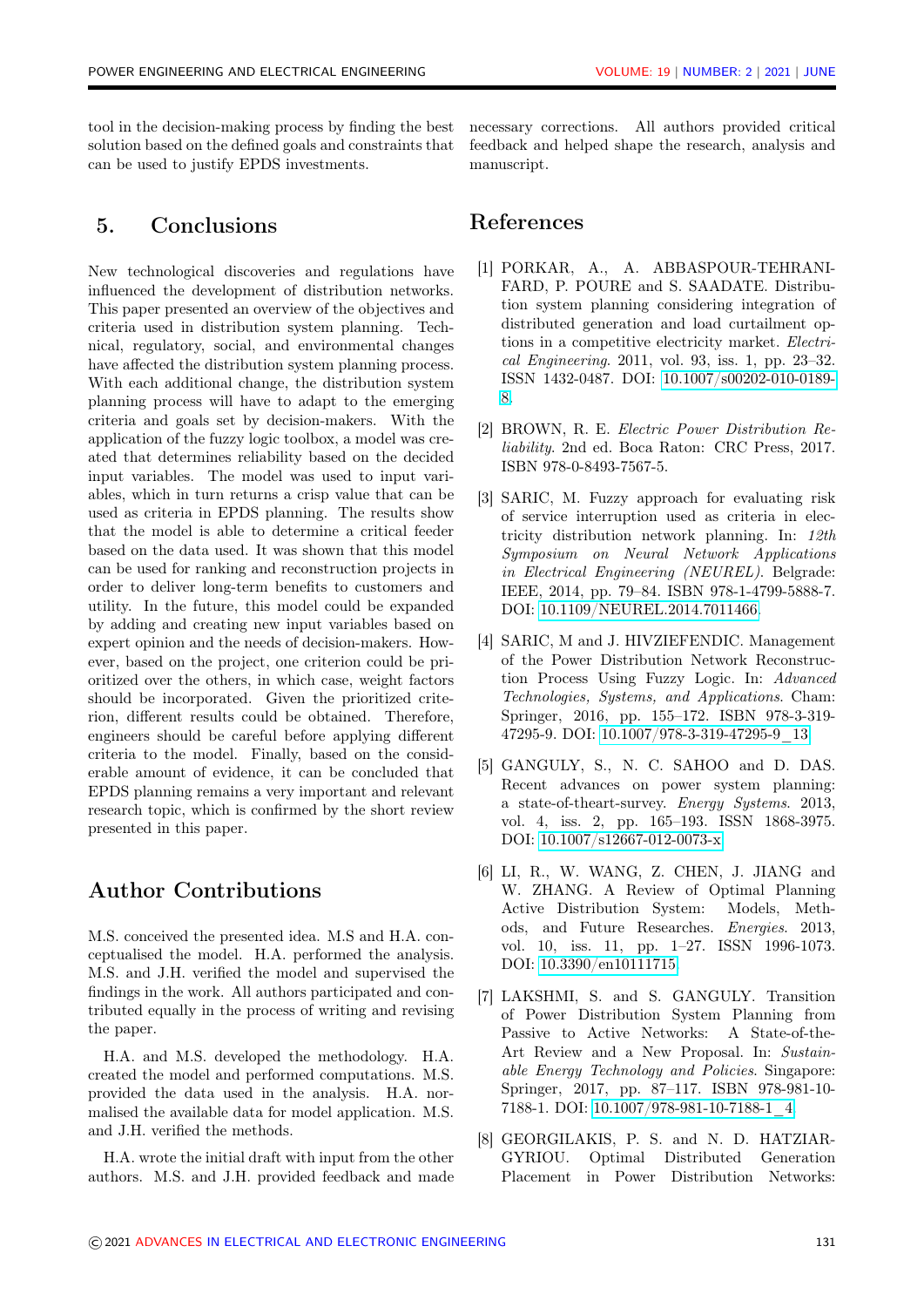Models, Methods, and Future Research. IEEE Transactions on Power Systems. 2013, vol. 28, iss. 3, pp. 3420–3428. ISSN 1558-0679. DOI: [10.1109/TPWRS.2012.2237043.](http://doi.org/10.1109/TPWRS.2012.2237043)

- <span id="page-9-0"></span>[9] SAVIER, J. S. and D. DAS. Impact of Network Reconfiguration on Loss Allocation of Radial Distribution Systems. IEEE Transactions on Power Delivery. 2007, vol. 22, iss. 4, pp. 2473– 2480. ISSN 1937-4208. DOI: [10.1109/TP-](http://doi.org/10.1109/TPWRD.2007.905370)[WRD.2007.905370.](http://doi.org/10.1109/TPWRD.2007.905370)
- <span id="page-9-1"></span>[10] DOROSTKAR-GHAMSARI, M. R., M. FOTUHI-FIRUZABAD, M. LEHTONEN and A. SAFDARIAN. Value of Distribution Network Reconfiguration in Presence of Renewable Energy Resources. IEEE Transactions on Power Systems. 2016, vol. 31, iss. 3, pp. 1879–1888. ISSN 1558- 0679. DOI: [10.1109/TPWRS.2015.2457954.](http://doi.org/10.1109/TPWRS.2015.2457954)
- <span id="page-9-2"></span>[11] GANGULY, S. and D. SAMAJPATI. Distributed Generation Allocation on Radial Distribution Networks Under Uncertainties of Load and Generation Using Genetic Algorithm. IEEE Transactions on Sustainable Energy. 2015, vol. 6, iss. 3, pp. 688–697. ISSN 1949-3037. DOI: [10.1109/TSTE.2015.2406915.](http://doi.org/10.1109/TSTE.2015.2406915)
- <span id="page-9-3"></span>[12] HAGHIFAM, M. R., H. FALAGHI and O. P. MA-LIK. Risk-based distributed generation placement. IET Generation, Transmission & Distribution. 2008, vol. 2, iss. 2, pp. 252–260. ISSN 1751- 8695. DOI: [10.1049/iet-gtd:20070046.](http://doi.org/10.1049/iet-gtd:20070046)
- <span id="page-9-4"></span>[13] SHOKROLLAHI, A., H. SANGRODY, M. MO-TALLEB, M. REZAEIAHARI, E. FORUZAN and F. HASSANZADEH. Reliability assessment of distribution system using fuzzy logic for modelling of transformer and line uncertainties. In: 2017 North American Power Symposium (NAPS). Morgantown: IEEE, 2017, pp. 1–6. ISBN 978-1-5386- 2699-3. DOI: [10.1109/NAPS.2017.8107257.](http://doi.org/10.1109/NAPS.2017.8107257)
- <span id="page-9-5"></span>[14] REDDY, G. H., M. K. KIRAN, P. S. KUMAR, A. K. GOSWAMI and N. B. Dev CHOUDHURY. Fuzzy Reliability Assessment of Distribution System with Wind Farms and Plug-in Electric Vehicles. Electric Power Components and Systems. 2020, vol. 47, iss. 19, pp. 1791–1804. ISSN 1532- 5016. DOI: [10.1080/15325008.2020.1731871.](http://doi.org/10.1080/15325008.2020.1731871 )
- <span id="page-9-6"></span>[15] REN, J., Y. MAN, R. LIN and Y. LIU. Renewable-Energy-Driven Future Technologies, Modelling, Applications, Sustainability and Policies: Multicriteria decision making for the selection of the best renewable energy scenario based on fuzzy inference system. 1st ed. Cambridge: Academic Press, 2020. ISBN 978-0-12-820539-6.
- <span id="page-9-7"></span>[16] LOTERO, R. C. and J. CONTRERAS. Distribution System Planning With Reliability. IEEE Transactions on Power Delivery. 2011, vol. 26, iss. 4, pp. 2552–2562. ISSN 1937-4208. DOI: [10.1109/TPWRD.2011.2167990.](http://doi.org/10.1109/TPWRD.2011.2167990)
- <span id="page-9-8"></span>[17] ZHANG, T., G. ZHANG, J. MA and J. LU. Power Distribution System Planning Evaluation by a Fuzzy Multi-Criteria Group Decision Support System. International Journal of Computational Intelligence Systems. 2012, vol. 3, iss. 4, pp. 474–485. ISSN 1875-6883. DOI: [10.1080/18756891.2010.9727715.](http://doi.org/10.1080/18756891.2010.9727715)
- <span id="page-9-9"></span>[18] KIRMANI, S., M. F. RAHMAN and C. KU-MAR. Loss Reduction in Distribution System Using Fuzzy Techniques. International Journal of Advanced Computer Science and Applications. 2010, vol. 1, iss. 3, pp. 15–19. ISSN 2156-5570. DOI: [10.14569/IJACSA.2010.010303.](http://doi.org/10.14569/IJACSA.2010.010303)
- <span id="page-9-10"></span>[19] SYAHPUTRA, R. Fuzzy Multi-objective Approach for the Improvement of Distribution Network Efficiency by Considering DG. International Journal of Computer Science & Information Technology. 2012, vol. 4, iss. 2, pp. 57–68. ISSN 0975- 3826. DOI: [10.5121/ijcsit.2012.4205.](http://doi.org/10.5121/ijcsit.2012.4205)
- <span id="page-9-11"></span>[20] MASTERI, K., B. VENKATESH and W. FRE-ITAS. A Fuzzy Optimization Model for Distribution System Asset Planning With Energy Storage. IEEE Transactions on Power Systems. 2018, vol. 33, iss. 5, pp. 5114–5123. ISSN 1558-0679. DOI: [10.1109/TPWRS.2018.2823685.](http://doi.org/10.1109/TPWRS.2018.2823685)
- <span id="page-9-12"></span>[21] RAJABINEZHAD M. A., BAAYEH, A. G. and J. M. GUERRERO. Fuzzy-Based Power Management and Power Quality Improvement in Microgrid using Battery Energy Storage System. In: 10th Smart Grid Conference (SGC). Kashan: IEEE, 2020, pp. 1–6. ISBN 978-1-6654-1957-4. DOI: [10.1109/SGC52076.2020.9335758.](http://doi.org/10.1109/SGC52076.2020.9335758)
- <span id="page-9-13"></span>[22] NAHMAN, J. M. Metode analize pouzdanosti elektroenergetskih sistema. 1st ed. Beograd: Naucna knjiga, 1992. ISBN 86-23-42104-3.
- <span id="page-9-14"></span>[23] BOJADZIEV G. and M. BOJADZIEV. Fuzzy Logic for Business, Finance, and Management. 2nd ed. Singapore: World Scientific Publishing Co Pte Ltd, 2007. ISBN 978-981-270-649-2.
- <span id="page-9-15"></span>[24] SIVANANDAM, S. N., S. SUMATHI and S. N. DEEPA. Introduction to Fuzzy Logic using MATLAB. 1st ed. Berlin: Springer-Verlag, 2007. ISBN 978-3-540-35781-0.
- <span id="page-9-16"></span>[25] GANI A. N. and S. M. ASSARUDEEN. A New Operation on Triangular Fuzzy Number for Solving Fuzzy Linear Programming